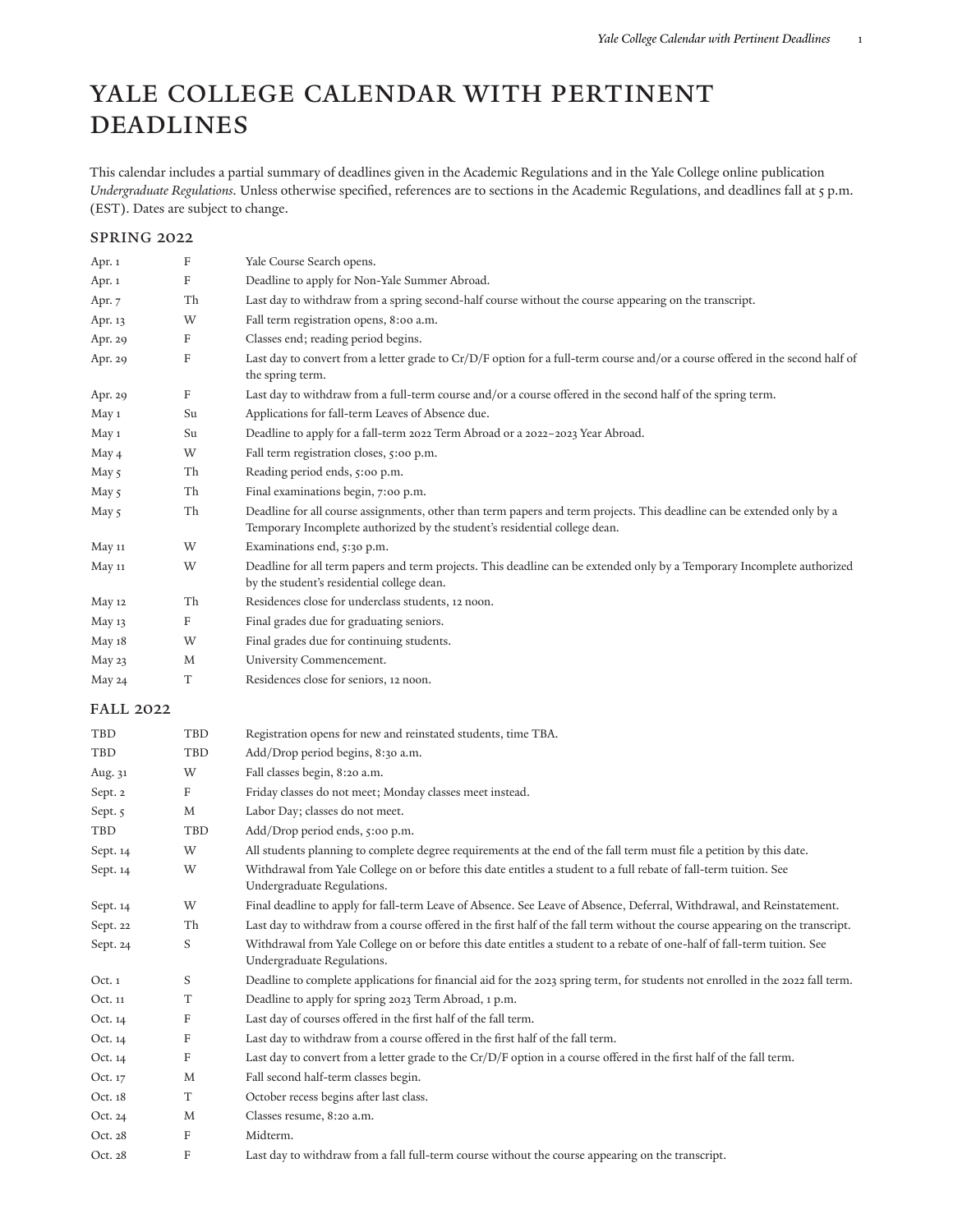## 2 *Yale College Calendar with Pertinent Deadlines*

| Oct. 28  | F  | Deadline to apply for double credit in a single-credit course.                                                                                                                                       |
|----------|----|------------------------------------------------------------------------------------------------------------------------------------------------------------------------------------------------------|
| Oct. 28  | F  | Withdrawal from Yale College on or before this date entitles a student to a rebate of one-quarter of the term's tuition.                                                                             |
| Nov. 10  | Th | Last day to withdraw from a fall second half-term course without the course appearing on the transcript.                                                                                             |
| Nov. 16  | W  | Registration for spring 2023 opens, 8:00 a.m.                                                                                                                                                        |
| Nov. 18  | F  | November recess begins after last class.                                                                                                                                                             |
| Nov. 28  | M  | Classes resume; 8:20 a.m.                                                                                                                                                                            |
| Dec. $9$ | F  | Classes end; reading period begins.                                                                                                                                                                  |
| Dec. $9$ | F  | Last day to convert from a letter grade to the $Cr/D/F$ option for a full-term course and/or a course offered in the second<br>half of the fall term.                                                |
| Dec. $9$ | F  | Last day to withdraw from a full-term course and/or a course offered in the second half of the fall term.                                                                                            |
| Dec. 14  | W  | Registration for spring 2023 closes, 5:00 p.m.                                                                                                                                                       |
| Dec. 15  | Th | Reading period ends, 5:00 p.m.                                                                                                                                                                       |
| Dec. 15  | Th | Final examinations begin, 7:00 p.m.                                                                                                                                                                  |
| Dec. 15  | Th | Deadline for all course assignments, other than term papers and term projects. This deadline can be extended only by a<br>Temporary Incomplete authorized by the student's residential college dean. |
| Dec. 21  | W  | Final examinations end, 5:30 p.m.; winter recess begins.                                                                                                                                             |
| Dec. 21  | W  | Deadline for all term papers and term projects. This deadline can be extended only by a Temporary Incomplete authorized<br>by the student's residential college dean.                                |

## SPRING 2023

| Jan. 3     | T                         | Fall-term final grades due.                                                                                                                                                                          |
|------------|---------------------------|------------------------------------------------------------------------------------------------------------------------------------------------------------------------------------------------------|
| <b>TBD</b> | <b>TBD</b>                | Add/drop period opens, 8:30 a.m.                                                                                                                                                                     |
| Jan. 16    | M                         | Martin Luther King Jr. Day; classes do not meet.                                                                                                                                                     |
| Jan. 17    | T                         | Spring-term classes begin, 8:20 a.m.                                                                                                                                                                 |
| Jan. 20    | $\boldsymbol{\mathrm{F}}$ | Friday classes do not meet; Monday classes meet instead.                                                                                                                                             |
| TBD        | TBD                       | Add/drop period closes, 5:00 p.m.                                                                                                                                                                    |
| Jan. 27    | F                         | Last day for students in the Class of 2023 to petition for permission to complete the requirements of two majors.                                                                                    |
| Jan. 31    | T                         | Final deadline to apply for a spring-term Leave of Absence (section J).                                                                                                                              |
| Jan. 31    | T                         | Withdrawal from Yale College on or before this date entitles the student to a full rebate of spring-term tuition<br>(Undergraduate Regulations).                                                     |
| Feb. $7$   | T                         | Last day to withdraw from a course offered in the first half of the spring term without the course appearing on the<br>transcript.                                                                   |
| Feb. $7$   | T                         | Deadline to apply for Yale Summer Session Programs abroad, 1 p.m.                                                                                                                                    |
| Feb. 10    | F                         | Withdrawal from Yale College on or before this date entitles a student to a rebate of one-half of spring-term tuition<br>(Undergraduate Regulations).                                                |
| Mar. 1     | W                         | Last day to withdraw from a course offered in the first half of the spring term.                                                                                                                     |
| Mar. 1     | W                         | Last day to convert from a letter grade to Cr/D/F option for a course offered in the first half of the spring term.                                                                                  |
| Mar. 2     | Th                        | Courses offered in the second half of the spring term begin.                                                                                                                                         |
| Mar. 7     | T                         | Deadline to apply for Non-Yale Summer Abroad, 1 p.m.                                                                                                                                                 |
| Mar. 10    | $\mathbf F$               | Midterm.                                                                                                                                                                                             |
| Mar. 10    | $\boldsymbol{\mathrm{F}}$ | Spring recess begins, 5:30 p.m.                                                                                                                                                                      |
| Mar. 10    | $\boldsymbol{\mathrm{F}}$ | Last day to withdraw from a spring full-term course without the course appearing on the transcript.                                                                                                  |
| Mar. 10    | $\boldsymbol{\mathrm{F}}$ | Deadline to apply for double credit in a single-credit course.                                                                                                                                       |
| Mar. 10    | $\boldsymbol{\mathrm{F}}$ | Withdrawal from Yale College on or before this date entitles a student to a rebate of one-quarter of the term's tuition<br>(Undergraduate Regulations).                                              |
| Mar. 27    | M                         | Classes resume, 8:20 a.m.                                                                                                                                                                            |
| Apr. 4     | T                         | Deadline to apply for a fall-term 2023 Term Abroad or a 2023-2024 Year Abroad, 1 p.m.                                                                                                                |
| Apr. 6     | Th                        | Last day to withdraw from a spring second-half course without the course appearing on the transcript.                                                                                                |
| Apr. 28    | $\boldsymbol{\mathrm{F}}$ | Classes end; reading period begins.                                                                                                                                                                  |
| Apr. 28    | F                         | Last day to convert from a letter grade to Cr/D/F option for a full-term course and/or a course offered in the second half of<br>the spring term.                                                    |
| Apr. 28    | F                         | Last day to withdraw from a full-term course and/or a course offered in the second half of the spring term.                                                                                          |
| May 1      | M                         | Applications for fall-term Leaves of Absence due.                                                                                                                                                    |
| May 4      | Th                        | Reading period ends, 5:00 p.m.                                                                                                                                                                       |
| May 4      | Th                        | Final examinations begin, 7:00 p.m.                                                                                                                                                                  |
| May 4      | Th                        | Deadline for all course assignments, other than term papers and term projects. This deadline can be extended only by a<br>Temporary Incomplete authorized by the student's residential college dean. |